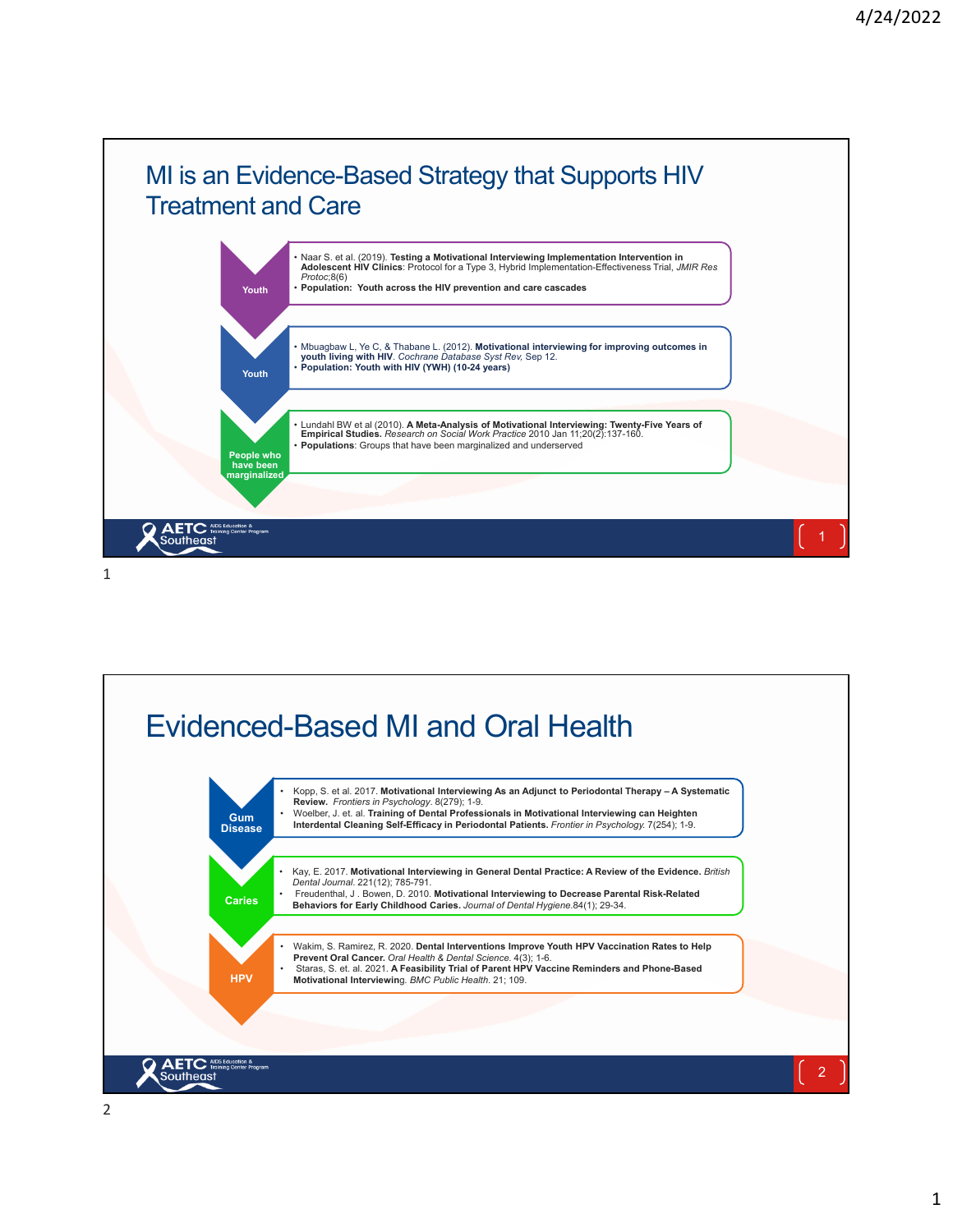

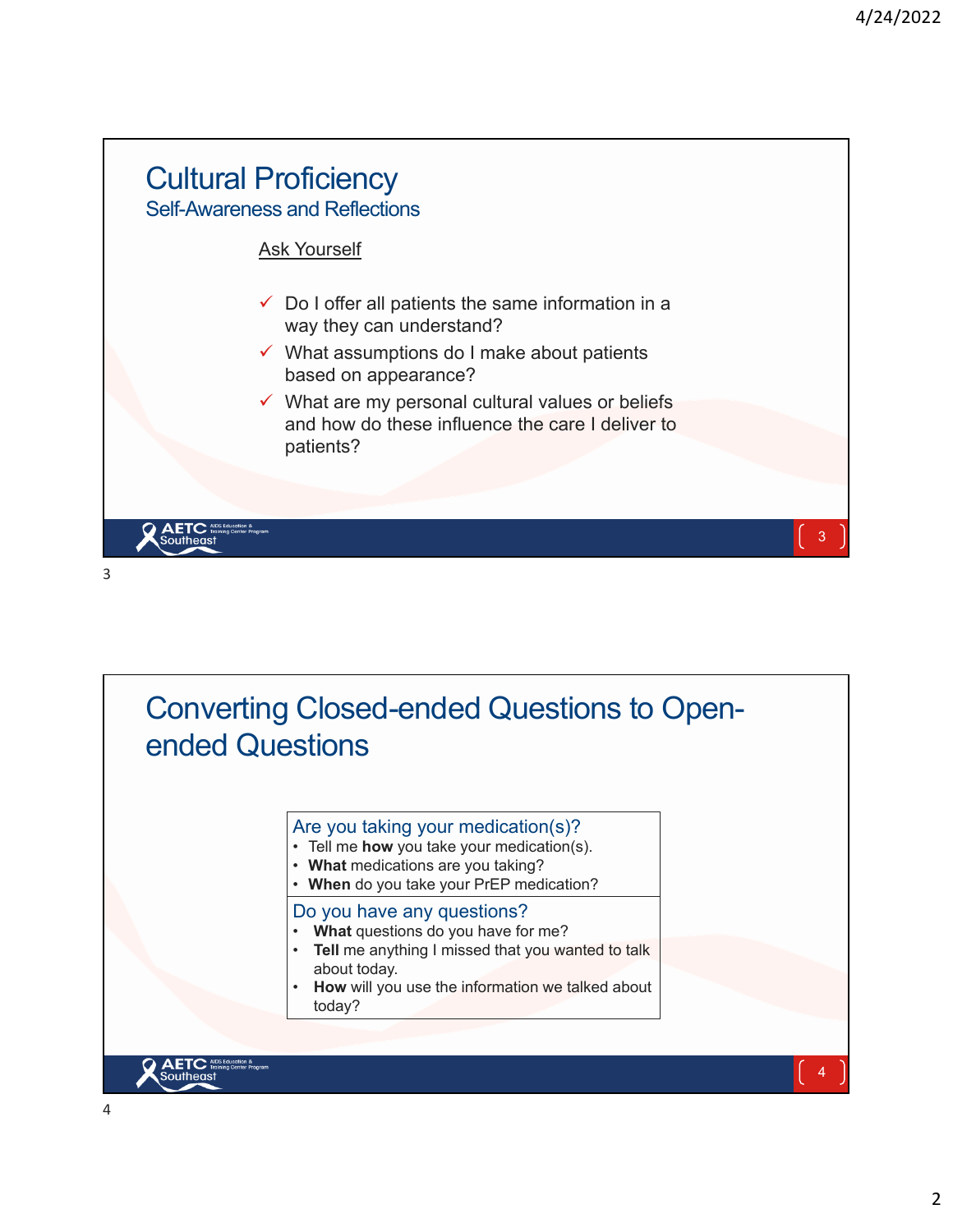

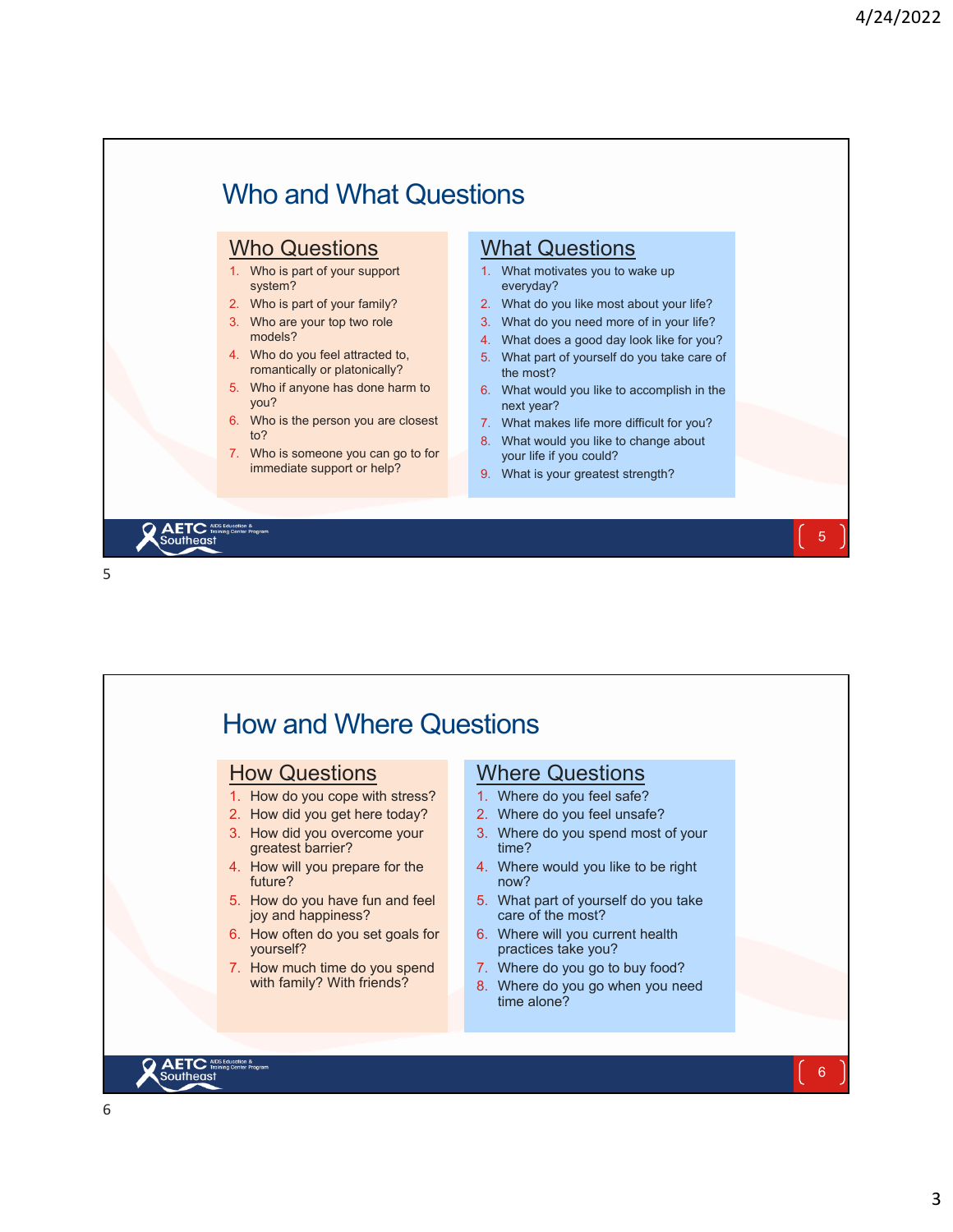

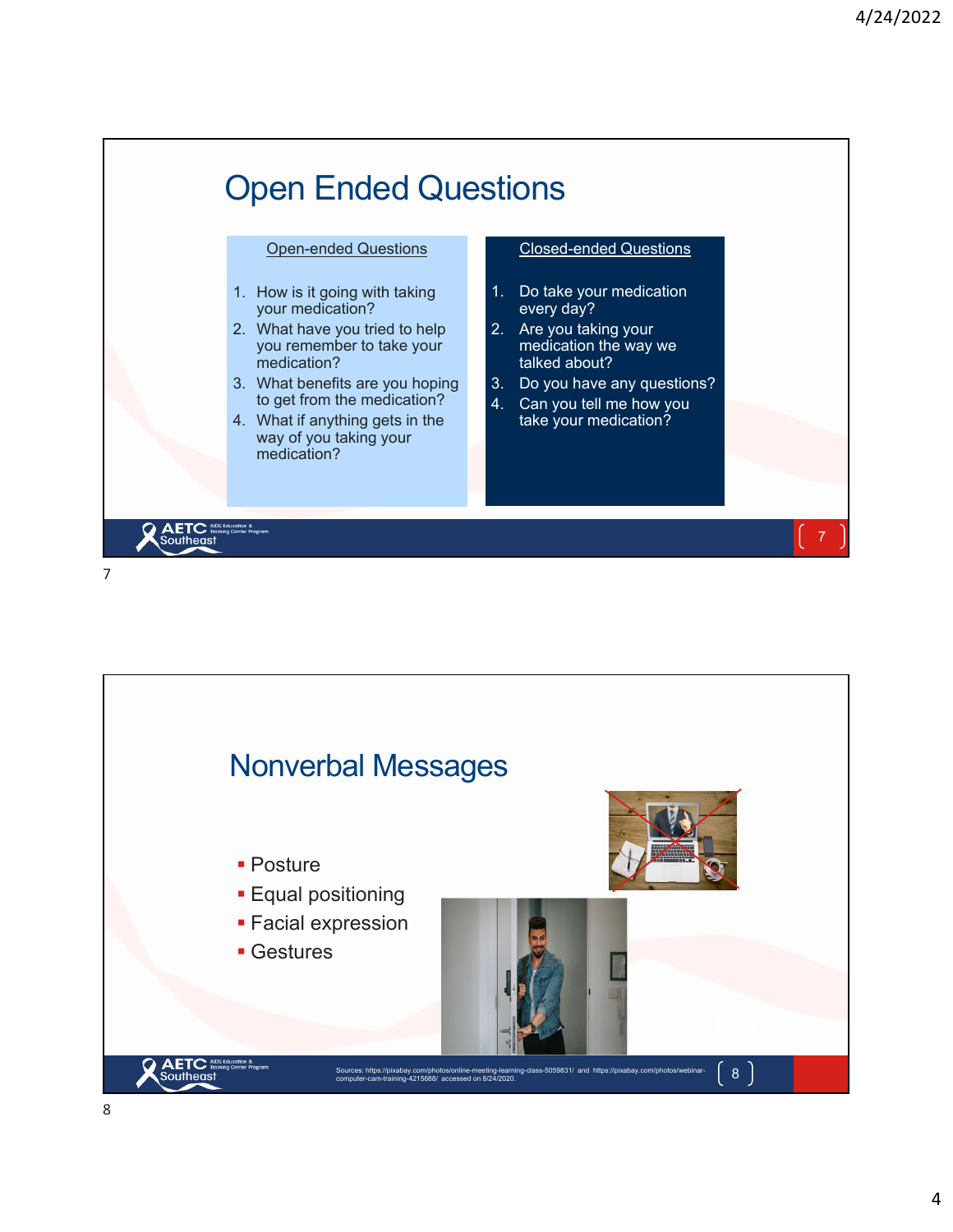

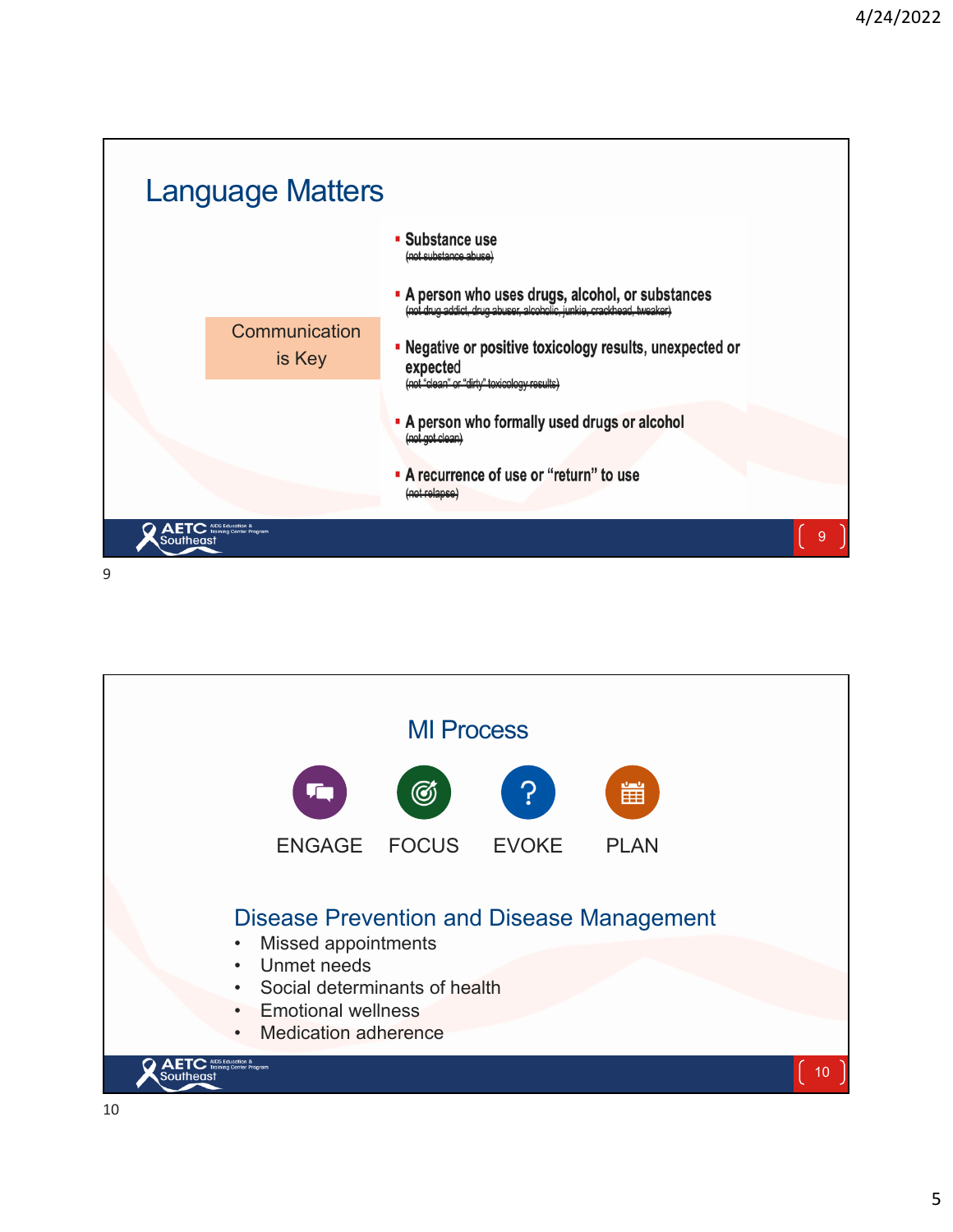| <b>Integrating Stages of Change and MI</b> |                                    |                                                                                |                                                                                                                                                                                                                                           |    |
|--------------------------------------------|------------------------------------|--------------------------------------------------------------------------------|-------------------------------------------------------------------------------------------------------------------------------------------------------------------------------------------------------------------------------------------|----|
|                                            | <b>CONCEPT</b>                     | <b>DEFINITION</b>                                                              | <b>MI Strategies</b>                                                                                                                                                                                                                      |    |
|                                            | PRE-<br><b>CONTEMPLATION</b>       | Unaware of the problem, hasn't thought about change                            | Engagement skills, develop trust, assertive outreach,<br>accept client where they are at, provide concrete care;<br>increase willingness to consider change                                                                               |    |
|                                            | <b>CONTEMPLATION</b>               | Thinking about change, soon (usually w/in the next<br>6mos)                    | Instill hope, positive reinforcement for harm reduction,<br>discuss consequences, raise ambivalence, motivational<br>interviewing; increase willingness to change and sense<br>of ability to change                                       |    |
|                                            | <b>PREPARATION</b>                 | Making a plan to change, setting gradual goals<br>(usually w/in 1 mo.)         | Assist in developing concrete action, problem solve w/<br>obstacles, build skills, encourage small steps, treatment<br>planning; increase sense of ability to change and<br>readiness to change                                           |    |
|                                            | <b>ACTION</b>                      | Specific changes to lifestyle has been made w/in<br>past 6 months              | Combat feelings of loss and emphasize long term<br>benefits, enhance coping skills, teach how to use self<br>help, treatment. Planning, develop healthy living skills;<br>help to initiate changes and work through the change<br>process |    |
|                                            | <b>MAINTENANCE</b>                 | Continuation of desirable actions, or repeating periodic<br>recommended step's | Assist in coping, reminders, finding alternatives,<br>relapse prevention                                                                                                                                                                  |    |
|                                            | <b>RECURRENCE</b><br>(NOT RELAPSE) | PART OF THE PROCESS                                                            | Determine the triggers and plan for future prevention                                                                                                                                                                                     |    |
|                                            |                                    |                                                                                |                                                                                                                                                                                                                                           | 11 |

11